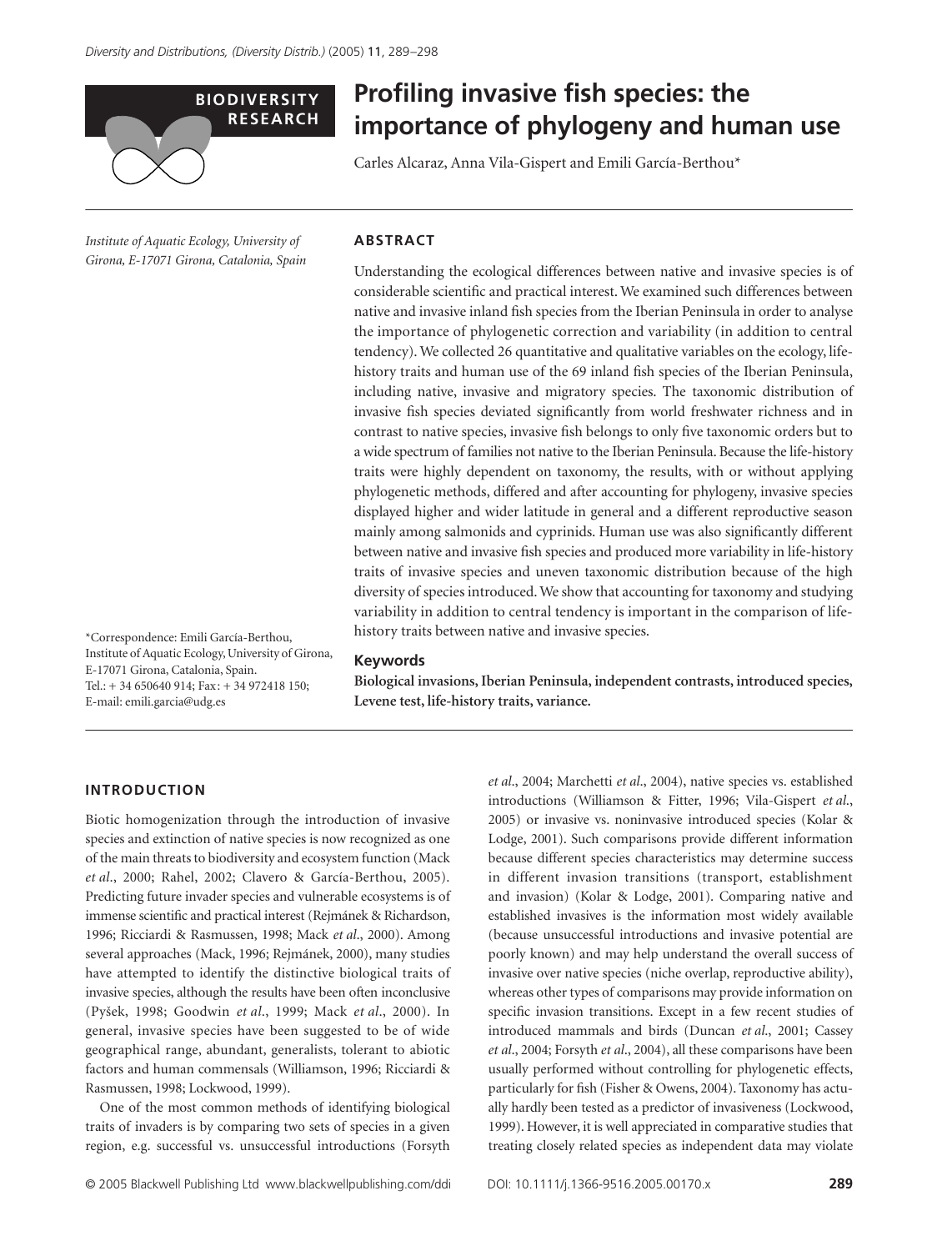the independence assumption of most statistical methods (Harvey & Pagel, 1991; Garland *et al*., 1999). The distribution of invasive species among taxonomic families and higher taxa has been shown to be far from random in plants (Py*Í*ek, 1998; Richardson & Rejmánek, 2004) and birds (Lockwood, 1999; Blackburn & Duncan, 2001), and certain families and taxa have more invasive species. In a review of life-history data for 301 fish species in general (Vila-Gispert *et al*., 2002), taxonomic order was found more important than latitude, habitat or geographical region in determining life-history traits. Therefore, the potential of confounding taxonomy with biological attributes as determinants of invasiveness is great.

Freshwater ecosystems are especially prone to biological invasions, in part because of habitat alteration and degradation (Moyle & Light, 1996a; Rahel, 2002). The impacts of invasive freshwater fish are variable and poorly understood but include some of the most dramatic cases (Drake *et al*., 1989; Moyle & Light, 1996a) and the Iberian Peninsula is no exception to this (García-Berthou & Moreno-Amich, 2000; Elvira & Almodóvar, 2001). However, there are few studies that try to assess the distinctive features of successful invasive freshwater fish (Kolar & Lodge, 2001; Marchetti *et al*., 2004; Vila-Gispert *et al*., 2005). The objectives of this paper are: (1) to test whether there are ecological or human use differences between native and invasive inland fish species from the Iberian Peninsula, (2) to assess whether phylogenetic correction is necessary to analyse such data and (3) to test whether there are differences in variability of characters in addition to central tendency.

## **METHODS**

#### **Data set**

We assembled data for the 69 inland fish species of the Iberian Peninsula (Doadrio, 2002), including native, invasive and migratory inland species but excluding fish of marine origin (see pp. 97–98 of Doadrio (2002) for a full list of species). Invasive species are considered in this paper as non-native species that have established self-sustaining wild populations (stages III to V of Colautti & MacIsaac, 2004). Note, however, that a few of the fish species considered, both native (e.g. *Acipenser sturio*) and invasive (e.g. *Oncorhynchus kisutch*), have small populations in the Iberian Peninsula with uncertain status. Moreover, a few fish species introduced more recently have not been considered, whereas the introduced status and taxonomy of a few species (e.g. *Gobio gobio*) is being currently revised.

The reference sources for the compilation of the life-history, ecological and human use variables were Maitland (2000), Doadrio (2002), FishBase (Froese & Pauly, 2003) and Vila-Gispert *et al*. (2005). We considered the following 14 qualitative variables: taxonomic order and family; use in aquaculture (yes/ no); use in aquarium (yes/no); use as bait (yes/no); use as game fish (yes, occasionally, or no); fisheries exploitation (yes/no); feeding type classified as invertebrate, omnivore, piscivore, zooplanktivore, or other (including parasites and lampreys); reproductive guild (phytophils, phytolithophils, lithophils, internal or marine) from Mann (1996); habitat (lentic, lotic or generalist); salinity tolerance (yes/no); marine (yes/no); microhabitat (benthic, neustonic, pelagic or generalist) and climatic region (polar, temperate, subtropical or tropical). We also considered the following 12 quantitative variables: maximum reported age for the species (years), mean and maximum fecundity (number of eggs), age at maturity (years), mean and maximum observed total length (to the nearest cm), minimum record and range of habitat temperature (°C), maximum record and range of latitude (°N), midpoint of the reproductive season (month) and reproductive season span (number of months).

#### **Statistical analyses**

To test for differences in the frequency of qualitative variables between native and invasive species we used *G*-tests of independence (Sokal & Rohlf, 1995). A multiple binary logistic regression model using a stepwise selection procedure (based on the likelihood ratio) was also used to identify qualitative variables that showed the most important differences between invasive and native species (Tabachnick & Fidell, 2001). Logistic regression is a generalized linear model with binomial distribution and a logit link function, suitable for categorical dependent variables (Quinn & Keough, 2002).

To test for taxonomic selection, we also compared the number of Iberian invasive species with the world number of freshwater fish species by taxonomic order (Nelson, 1994) using the binomial distribution as detailed in Lockwood (1999). For this particular test, esociform fish species (only introduced *Esox lucius* in the Iberian Peninsula) were distinguished from Salmoniformes (cf. Doadrio, 2002) to match Nelson's usage.

Quantitative variables were analysed with two-sample *t*-tests (Sokal & Rohlf, 1995) and Levene tests. The former compares the means of two groups, whereas Levene tests compare the variances of two or more groups and are more robust than other homogeneity-of-variance tests (Quinn & Keough, 2002). For midpoints of reproductive season and reproductive season span, the guppy (*Poecilia reticulata*) data were excluded from the analyses because of its distribution limited in the Iberian Peninsula to a single, peculiar locality.

When many statistical tests are performed on some data, there is an increased risk of type I errors (wrongly rejecting null hypotheses). To overcome this, we used the procedure of Benjamini and Hochberg (1995), as implemented in the R package (R Development Core Team, 2003), for both quantitative and qualitative variables. This procedure controls the false discovery rate, i.e. the expected proportion of false discoveries amongst the rejected hypotheses, instead of the probability of a single type I error in the familywise error rate procedures (e.g. the usual Bonferroni or Holm corrections). The Benjamini and Hochberg (1995) procedure has more statistical power and robustness than familywise error rate procedures among other advantages (García, 2004).

We used discriminant function analysis (DFA) to determine which variables discriminate most between native and invasive species and try to predict group membership from the multivariate set of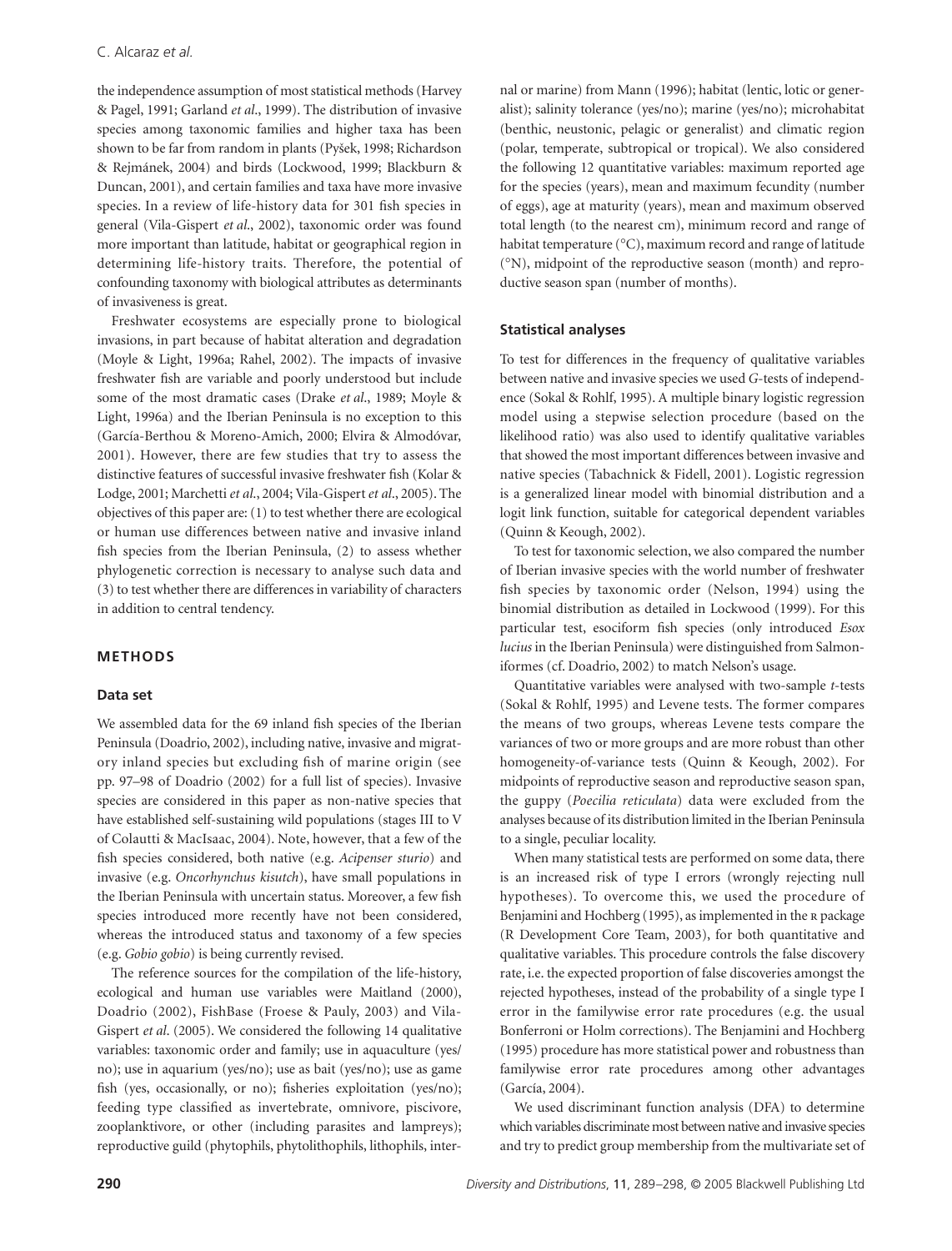quantitative variables. DFA creates functions that are linear combinations of the independent variables so that they separate the groups as much as possible. The regular and stepwise procedures of DFA (Tabachnick & Fidell, 2001) were applied. To explore patterns of association among quantitative variables and to ordinate species, the principal component analysis (PCA) was applied to the correlation matrix. Kaiser-Meyer-Olkin's (KMO) measure of sampling adequacy was used to assess the usefulness of a PCA. KMO ranges from 0 to 1 and should be well above 0.5 if variables are interdependent and a PCA is useful (Tabachnick & Fidell, 2001).

Because closely related species may share a similar suite of traits through common ancestry, treating species as independent data points in a comparative study may confound differences between groups (e.g. invasive vs. native) with phylogeny (e.g. differences between orders) (Harvey & Pagel, 1991; Duncan *et al*., 1999; Garland *et al*., 1999). As a phylogenetic comparative method, we applied Felsenstein's (1985) method of independent contrasts, as implemented in the COMPARE 4.4 package (Martins, 2003). The independent contrast method calculates the standardized difference between the values of the traits of sister taxa in a phylogeny. A 'contrast' quantifies the amount of evolutionary change that has occurred in a trait after the divergence of sister taxa from a common ancestor. Contrasts are calculated at all levels of a phylogeny by using reconstructions of ancestral states for internal nodes (Williams & Kay, 2001). Pearson's linear correlations are then used to test for correlations between the contrasts of the quantitative variables and the contrasts for invasive status.

The construction of the phylogenetic tree was based on published phylogenies (Parenti, 1981; Kendall, 1988; Smith & Stearley, 1989; Doadrio & Perdices, 1997; Helfman & Collette, 1997; Doadrio, 2002). As we had several missing values for some variables, phylogenies were adapted for each quantitative variable and introduced in  $\overline{COMPARE4.4}$ .

To further understand the effect of phylogeny on selected quantitative variables, we also estimated the variance components explained by different taxonomic levels (orders, families, genera, and species) [see Jordano (1995) for a similar application]. Variance components analysis (Searle *et al*., 1992) was performed as a nested design (VARCOMP procedure in spss) with all factors treated as random-effects factors except the main one (taxonomic order in our case). All statistical analyses in this paper were performed with spss for Windows 11.5 (except when R OT COMPARE are mentioned) with the default options (except when other are mentioned).

#### **RESULTS**

#### **Univariate analyses**

After correcting for multiple testing, native and invasive species significantly differed in the proportions of eight of the 14 qualitative variables: order, family, use in aquaculture, aquaria, as game fish or fisheries exploitation, reproductive guild and habitat (Table 1).

Of the 69 Iberian inland species, the 45 native fish belong to 13 different orders, whereas the 24 invasive species only belong to

Table 1 Independence tests of qualitative variables of the inland fish in the Iberian Peninsula with species status (invasive or native). *P* values have been adjusted by the procedure of Benjamini & Hochberg (1995)

| Variable               | G     | d.f.           | P     |
|------------------------|-------|----------------|-------|
| Order                  | 32.71 | 13             | 0.009 |
| Family                 | 45.63 | 23             | 0.011 |
| Aquaculture use        | 20.49 | 1              | 0.002 |
| Aquarium use           | 27.15 | 1              | 0.002 |
| Bait use               | 1.70  | 1              | 0.710 |
| Game fish use          | 5.30  | 1              | 0.037 |
| Fisheries exploitation | 6.28  | 1              | 0.024 |
| Feeding type           | 5.93  | 4              | 0.250 |
| Reproductive guild     | 15.60 | 4              | 0.011 |
| Habitat                | 9.35  | $\overline{c}$ | 0.021 |
| Salinity tolerance     | 4.49  | 1              | 0.053 |
| Marine                 | 0.29  | 1              | 0.690 |
| Microhabitat           | 8.37  | 3              | 0.055 |
| Climate                | 1.69  | 3              | 0.690 |

five different orders. One of these orders is only represented by invasive species (three siluriform species). Moreover, the proportion of world species that have been introduced depended on taxonomic order  $(G = 41.1, d.f. = 33, Monte Carlo *P* < 0.0005)$ . Salmoniform fish significantly showed positive selection because the proportion of species that have been introduced (four of about 45) is much higher than for the rest of orders (Table 2). Characiform fish species are underrepresented and esociforms are overrepresented among invasives but this pattern was not significant after correcting for multiple comparisons.

The 45 native species belong to 16 families, whereas invasive species to 11 different families. Eight of these families (Centrarchidae, Cichlidae, Esocidae, Fundulidae, Ictaluridae, Percidae, Poeciliidae and Siluridae) are only represented by invasive species. The Cyprinidae is the most important family, with 24 native species (20 of the 25 Iberian endemic species are Cyprinidae) but only has seven invasive species.

With regard to the human use of these species, we found that invasive fish species are often used in aquaculture (67% of the invasive species), aquaria (88%), as game fish (67%) or commercially exploited (52%) in contrast to native species (respective percentages 13%, 24%, 38% and 21% of native species).

Referred to species biology, differences were found in the reproductive guild: 46% of the invasive species are phytofils (for only 14% of the native species), whereas native species are mainly lithophils (61% vs. 29% of the invasive species). Internal reproduction is only present in invasive poeciliids (*P. reticulata* and *Gambusia holbrooki*), and only two native species reproduce in deep sea (*Anguilla anguilla* and *Platichthys flesus*). For the habitat, 79% of invasive vs. 47% of native species are lentic; 40% of native vs. 8% of invasive species are generalists (present in both lentic and lotic waters). We did not find significant differences in feeding type, salinity tolerance, marine habits, microhabitat and climatic region between invasive and native species.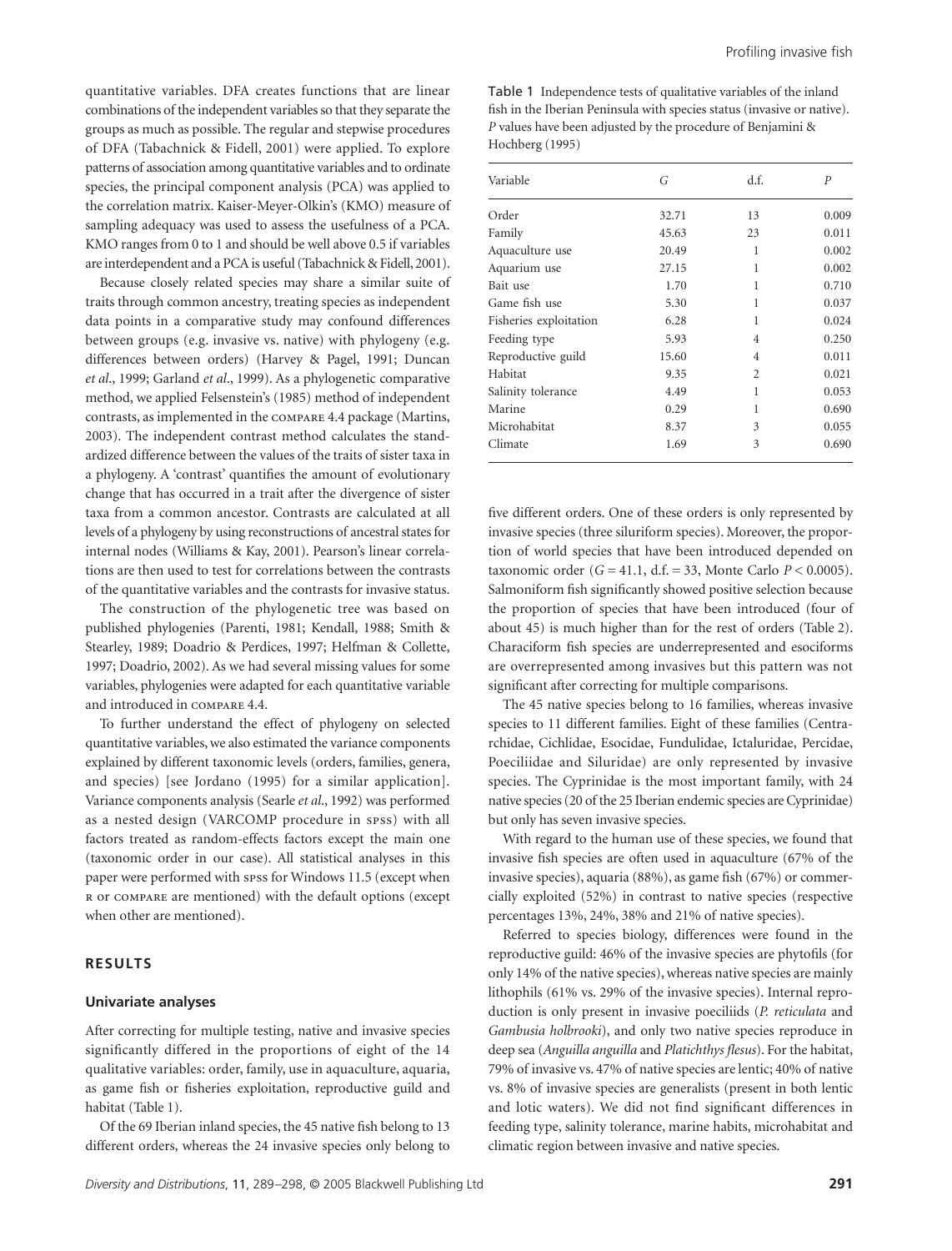| Table 2 Number of native and invasive inland fish species in the Iberian Peninsula by taxonomic order compared to the total number of                |
|------------------------------------------------------------------------------------------------------------------------------------------------------|
| freshwater fish species (Nelson, 1994). R values are the binomial probabilities to the test for taxonomic selectivity of invasive species, comparing |
| the Iberian invasives with the world pool of freshwater species (Lockwood, 1999). P values are the R values adjusted for multiple comparisons by     |
| the procedure of Benjamini & Hochberg (1995)                                                                                                         |

|                    | Number of          | Number of       | Number of         |                  |                  |
|--------------------|--------------------|-----------------|-------------------|------------------|------------------|
| Order              | freshwater species | Iberian natives | Iberian invasives | $\boldsymbol{R}$ | $\boldsymbol{P}$ |
| Petromyzontiformes | 32                 | 3               | $\boldsymbol{0}$  | 0.926            | 0.998            |
| Carcharhiniformes  | $\mathbf{1}$       | $\overline{0}$  | $\mathbf{0}$      | 0.998            | 0.998            |
| Rajiformes         | 24                 | $\overline{0}$  | $\mathbf{0}$      | 0.944            | 0.998            |
| Ceratodontiformes  | 1                  | $\theta$        | $\theta$          | 0.998            | 0.998            |
| Lepidosireniformes | 5                  | $\theta$        | $\theta$          | 0.988            | 0.998            |
| Polypteriformes    | 10                 | $\overline{0}$  | $\theta$          | 0.976            | 0.998            |
| Acipenseriformes   | 14                 | 1               | $\overline{0}$    | 0.967            | 0.998            |
| Semionotiformes    | 6                  | $\overline{0}$  | $\overline{0}$    | 0.986            | 0.998            |
| Amiiformes         | 1                  | $\overline{0}$  | $\theta$          | 0.998            | 0.998            |
| Osteoglossiformes  | 217                | $\overline{0}$  | $\theta$          | 0.593            | 0.998            |
| Anguilliformes     | 6                  | 1               | $\theta$          | 0.986            | 0.998            |
| Clupeiformes       | 72                 | $\overline{c}$  | $\overline{0}$    | 0.841            | 0.998            |
| Gonorynchiformes   | 28                 | $\theta$        | $\theta$          | 0.935            | 0.998            |
| Cypriniformes      | 2662               | 28              | 7                 | 0.145            | 0.822            |
| Characiformes      | 1343               | $\overline{0}$  | $\overline{0}$    | 0.039            | 0.444            |
| Siluriformes       | 2280               | $\overline{0}$  | 3                 | 0.114            | 0.775            |
| Gymnotiformes      | 62                 | 0               | $\overline{0}$    | 0.861            | 0.998            |
| Esociformes        | 10                 | $\theta$        | 1                 | 0.024            | 0.401            |
| Osmeriformes       | 42                 | $\overline{0}$  | $\theta$          | 0.904            | 0.998            |
| Salmoniformes      | 45                 | $\overline{2}$  | 4                 | $4.54~10^{-6}$   | 0.0002           |
| Percopsiformes     | 9                  | $\theta$        | $\theta$          | 0.979            | 0.998            |
| Ophidiiformes      | 5                  | $\overline{0}$  | $\theta$          | 0.988            | 0.998            |
| Gadiformes         | 1                  | $\theta$        | $\theta$          | 0.998            | 0.998            |
| Batrachoidiformes  | 5                  | $\theta$        | $\theta$          | 0.988            | 0.998            |
| Mugiliformes       | 1                  | $\theta$        | $\theta$          | 0.998            | 0.998            |
| Atheriniformes     | 146                | 1               | $\mathbf{0}$      | 0.703            | 0.998            |
| Beloniformes       | 51                 | 0               | $\mathbf{0}$      | 0.884            | 0.998            |
| Cyprinodontiformes | 794                | $\overline{2}$  | 4                 | 0.082            | 0.700            |
| Gasterosteiformes  | 19                 | $\overline{c}$  | $\mathbf{0}$      | 0.955            | 0.998            |
| Synbranchiformes   | 84                 | $\overline{0}$  | $\mathbf{0}$      | 0.817            | 0.998            |
| Scorpaeniformes    | 52                 | 1               | $\overline{0}$    | 0.882            | 0.998            |
| Perciformes        | 1922               | 1               | 5                 | 0.173            | 0.840            |
| Pleuronectiformes  | $\overline{4}$     | 1               | $\mathbf{0}$      | 0.990            | 0.998            |
| Tetraodontiformes  | 12                 | $\theta$        | $\Omega$          | 0.971            | 0.998            |

As an indicative summary, a logistic regression analysis (stepwise procedure,  $P < 0.05$ ) of all the qualitative variables selected aquarium (*P =* 0.003) and aquaculture (*P <* 0.0005) uses and reproductive guild (*P =* 0.001) as the most important variables distinguishing invasive and native species (Nagelkerke  $R^2 = 0.78$ ).

Analyses of quantitative variables revealed that invasive and native species showed different variances in two of the variables analysed: reproductive season span and latitude range (Table 3). In contrast, no variable showed significant differences in central tendency between native and invasive species (*t*-test without correcting for phylogenetic effects).

The central tendency of reproductive season span is similar for the two groups but invasive species display more variance than native ones (Fig. 1). Most species have a reproductive season of 2 to 3 months but several invasive species (poeciliids and some salmonids) have much longer seasons ( $\geq$  5 months). The variability and distribution of latitudinal range is very different between native and invasive species. Native species are significantly more variable than invasive species and display a bimodal distribution with two groups, one with European species of wide distribution and the other with Iberian endemic species (Fig. 2).

## **Multivariate analyses**

Although a stepwise DFA suggested that age at maturity and maximum age significantly discriminated between native and invasive species (Wilks's  $\lambda = 0.58$ ;  $\chi^2 = 13.6$ ; *P* = 0.001), it only predicted correctly the origin status for 44.9% (cross-validated)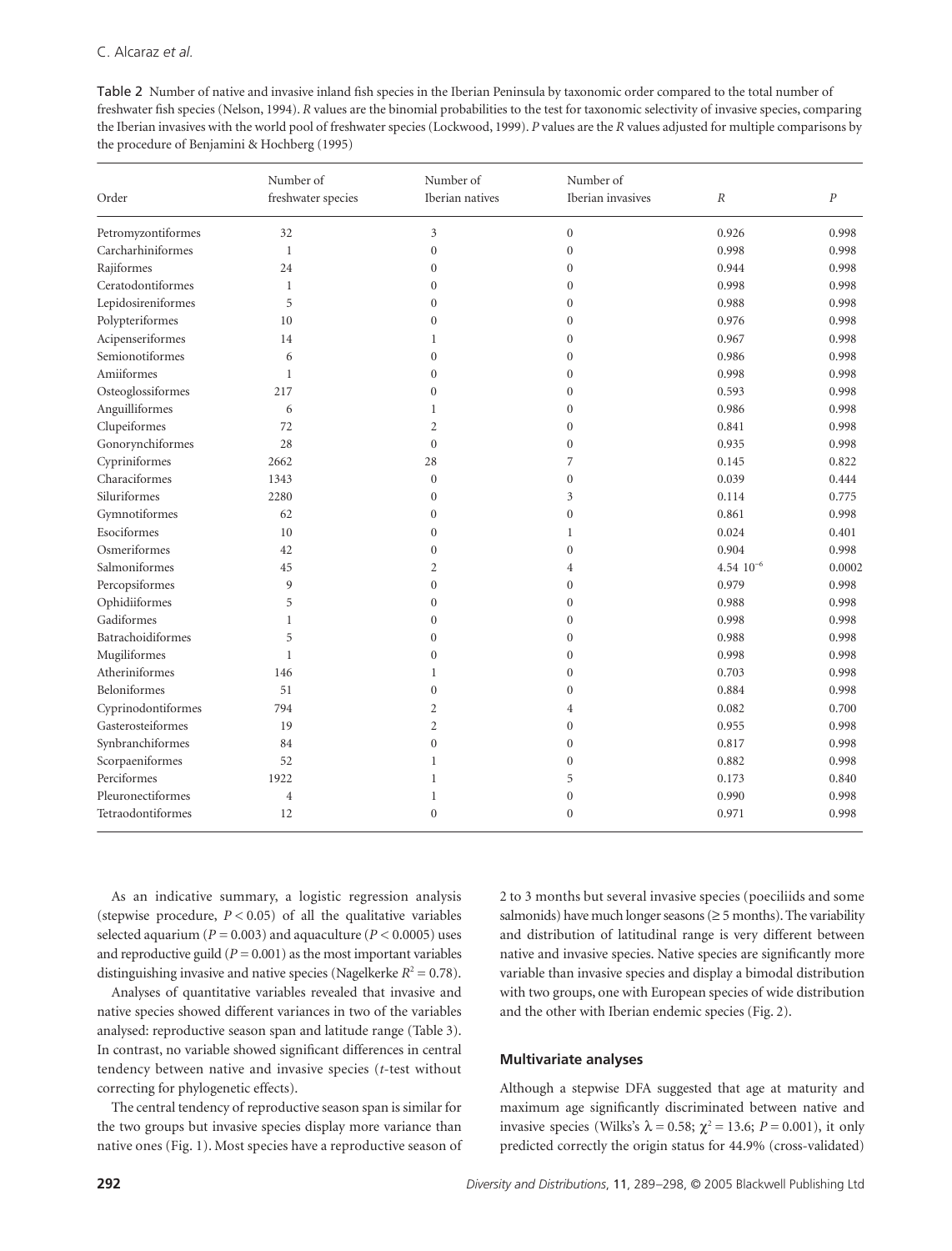Table 3 Differences in the quantitative variables between invasive and native species of freshwater fish in the Iberian Peninsula. Levene tests compare the variance of invasive and native species, whereas other tests compare the central tendency. The *t*-tests correspond to the separate variance formula (not assuming homoscedasticity) of the two independent sample test. *P* values have been adjusted by the procedure of Benjamini & Hochberg (1995). A positive correlation in the independent contrasts indicates a larger mean for invasive species (and vice versa)

| Variable                        | Levene test      |          | t-test  |      | Independent contrasts |              |                |                  |
|---------------------------------|------------------|----------|---------|------|-----------------------|--------------|----------------|------------------|
|                                 | $\boldsymbol{F}$ | $\cal P$ | t       | d.f. | $\cal P$              | $\mathbf{r}$ | $\overline{N}$ | $\boldsymbol{P}$ |
| Maximum reported age            | 0.99             | 0.48     | 0.19    | 47.0 | 0.85                  | $-0.011$     | 50             | 0.94             |
| Mean total length               | 0.29             | 0.71     | 0.95    | 46.5 | 0.35                  | 0.069        | 62             | 0.59             |
| Max. observed total length      | 3.83             | 0.15     | $-1.41$ | 30.8 | 0.17                  | 0.078        | 68             | 0.53             |
| Age at maturity                 | 5.01             | 0.12     | $-1.66$ | 48.7 | 0.10                  | $-0.123$     | 55             | 0.37             |
| Mean fecundity                  | 2.69             | 0.26     | $-1.08$ | 33.7 | 0.29                  | $-0.038$     | 54             | 0.78             |
| Maximum fecundity               | 2.42             | 0.26     | $-0.97$ | 38.7 | 0.34                  | $-0.025$     | 55             | 0.86             |
| Midpoint of reproductive season | 1.61             | 0.36     | $-0.47$ | 36.8 | 0.74                  | $-0.272$     | 67             | 0.026            |
| Reproductive season span        | 9.13             | 0.024    | 1.41    | 31.3 | 0.17                  | 0.119        | 67             | 0.34             |
| Mean habitat temperature        | 0.004            | 0.98     | 1.89    | 33.5 | 0.07                  | 0.193        | 40             | 0.32             |
| Temperature range               | 0.42             | 0.69     | 1.70    | 38.8 | 0.10                  | 0.042        | 40             | 0.80             |
| Mean latitude                   | 0.001            | 0.98     | 1.28    | 36.8 | 0.21                  | 0.318        | 46             | 0.031            |
| Latitude range                  | 29.88            | 0.003    | 0.75    | 36.7 | 0.46                  | 0.313        | 46             | 0.034            |
| PCA 1 score                     | 0.37             | 0.85     | 1.26    | 45.4 | 0.22                  | 0.130        | 65             | 0.30             |
| PCA 2 score                     | 5.30             | 0.025    | 1.44    | 30.7 | 0.16                  | $-0.043$     | 65             | 0.73             |





Figure 1 Length of the reproductive season span for the native and invasive inland fish species in the Iberian Peninsula. SD = standard deviation,  $n =$  number of fish with data.

Figure 2 Latitude range for the native and invasive inland fish species in the Iberian Peninsula. The grey colour indicates species endemic to the Iberian Peninsula.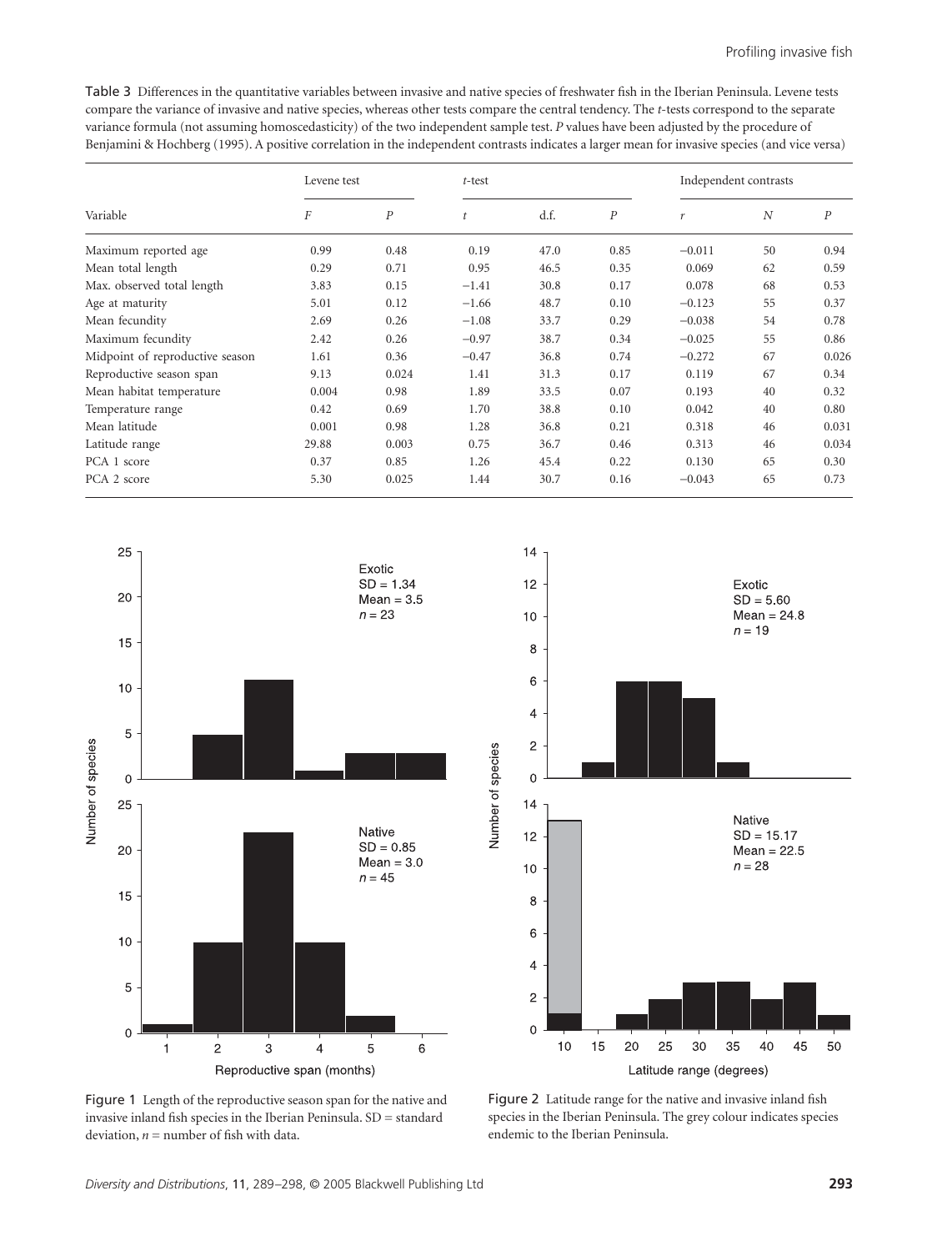

Figure 3 Age at maturity for the native and invasive inland fish species in the Iberian Peninsula.

of the species, and is therefore useless. A similar result was obtained with regular DFA. The seven species with highest age at maturity are all native but there is no significant difference in central tendency (Fig. 3).

Most of the variables were correlated and the KMO's measure of sampling adequacy (0.61) indicated the usefulness of a PCA, and the two first axes explained 24.6% and 20.2% of the variation, respectively. As also seen with the factor loadings (Fig. 4), the highest correlations were found between length, age at maturity, maximum latitude, and latitude range which were all positively correlated. The first PCA axis identified a dominant gradient of ecological and life-history traits that contrasts species with large size, late maturation, and from high and more diverse latitudes (such as *Salmo salar*, *Petromyzon marinus* and *Hucho hucho*) with small species, early maturation, and from low and narrower range of latitudes (such as *G. holbrooki*, *Aphanius iberus* and *Chondrostoma lemmingii*) (Fig. 4). The second axis contrasts species with higher fecundities, higher longevities, and from higher and wider ranges of temperature (e.g. *Cyprinus carpio*, *P. flesus* and *Carassius auratus*) with species with the opposite suite of traits (e.g. *Cottus gobio*, *Phoxinus phoxinus* and *Lampetra planeri*). There are no significant differences of mean PCA scores with species origin but invasive species are more variable in the PCA 2 scores than native ones (Fig. 4, Table 3).



Figure 4 Principal components analysis of the 14 quantitative variables for native and invasive inland fish species of Iberian Peninsula. Top, factor loadings of the variables; bottom, species scores on the first two principal component axes (with 95% confidence ellipses). Symbols and ellipses identify the two groups (native and invasive).

#### **The effect of phylogeny**

Once the phylogenetic effect was eliminated, three variables (midpoint of reproductive season, mean latitude and latitude range) that were previously not significant (*t*-tests) now showed significant differences in central tendency between native and invasive species (independent contrasts, Table 3). Thus, although overall differences in latitude and reproductive season were small (Figs 2, 5 & 6), there were significant differences after accounting for phylogeny (i.e. within the same order or family) because the differences within families were larger and sometimes opposite. Among the families with enough information (i.e. with larger number of species), invasive salmonids reproduced on average 1.6 months before than the two native species, whereas the invasive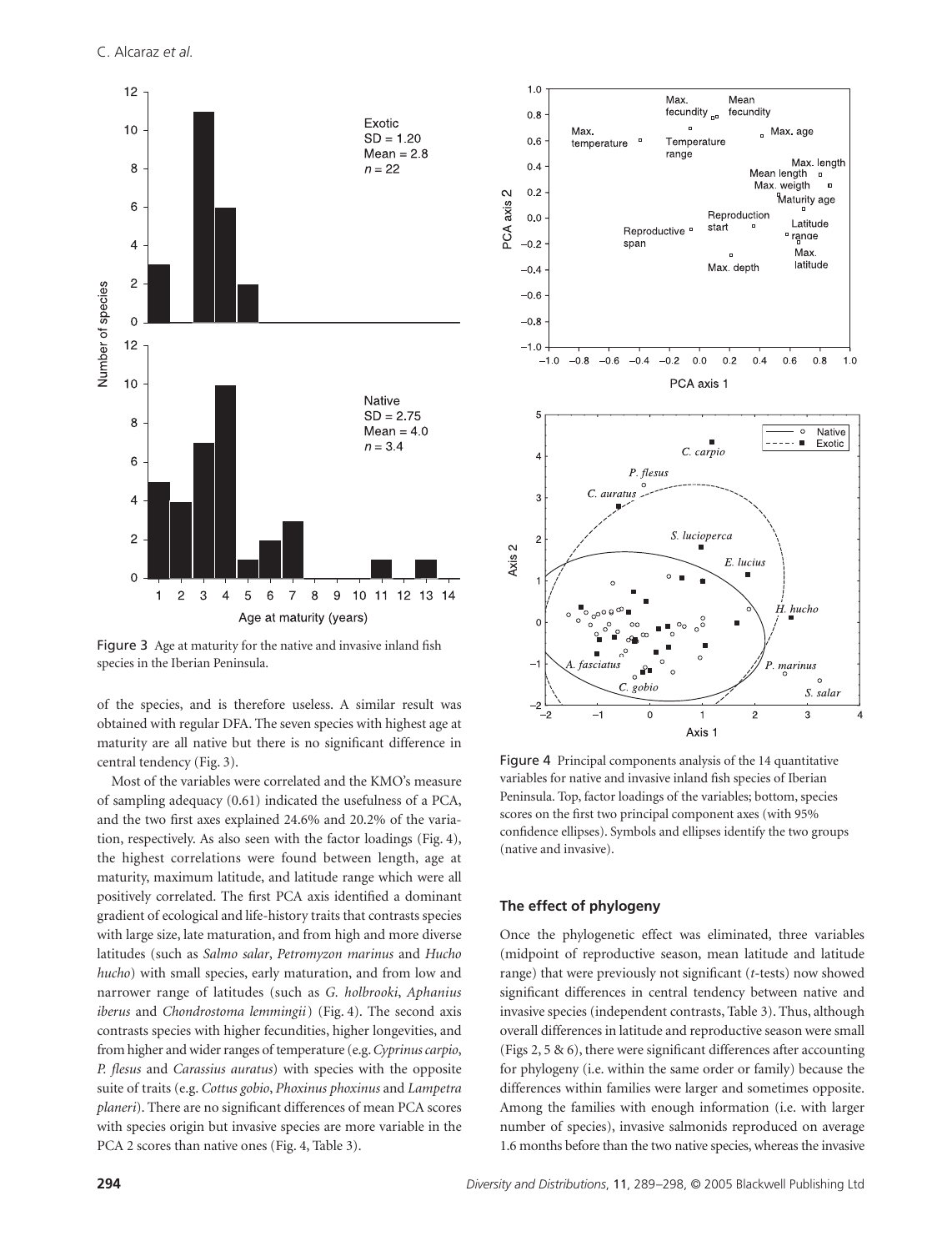



Midpoint of reproductive season

Figure 5 Midpoint of the reproductive season span for the native and invasive inland fish species in the Iberian Peninsula.

cyprinids reproduced 0.8 month later than native cyprinids. Many of the invasive cyprinids (e.g. *Rutilus rutilus*, *Scardinius erythrophthalmus*, *Alburnus alburnus*) are central European species with wide distributions in contrast to native species, many of which are endemic to the Iberian Peninsula (so with smaller latitudinal range).

Partitioning of trait variation among categories in the taxonomic hierarchy (Fig. 7) suggests high similarity in latitude range, age at maturity, length and fecundity among close phylogenetic relatives (i.e. among species of a certain genus or family). On average, phylogenetic effects at the ordinal and familial levels explain about 80% of the total variation in age at maturity, length and fecundity. This outcome suggests that age at maturity, length and fecundity are largely intrinsic and relatively stable characters of higher taxonomic levels (order and family). For instance, salmoniforms are usually large-sized with late maturation and high fecundities, whereas cyprinodontiforms display the opposite suite of traits. This pattern contrasts with the greater generic and specific effects exhibited by midpoint of reproductive season and its span and temperature and latitude range (Fig. 7). These characters are less influenced by phylogeny, and consequently, more variable between closely related species. This is in agreement with the above observation that invasive fish species spawn



Figure 6 Mean latitude for the native and invasive inland fish species in the Iberian Peninsula. The grey colour indicates the Iberian endemic species.



Figure 7 Variance components of different taxonomic levels (order to species) for selected quantitative traits of Iberian inland fish species. Figures at the top are the coefficients of variation (CV = 100 SD/mean).

before and come from higher and wider ranges of latitudes than native ones.

Age at maturity, length and fecundity are more variable [coefficient of variation (CV), Fig. 7] and differences are mainly related to orders, whereas midpoint of reproductive season,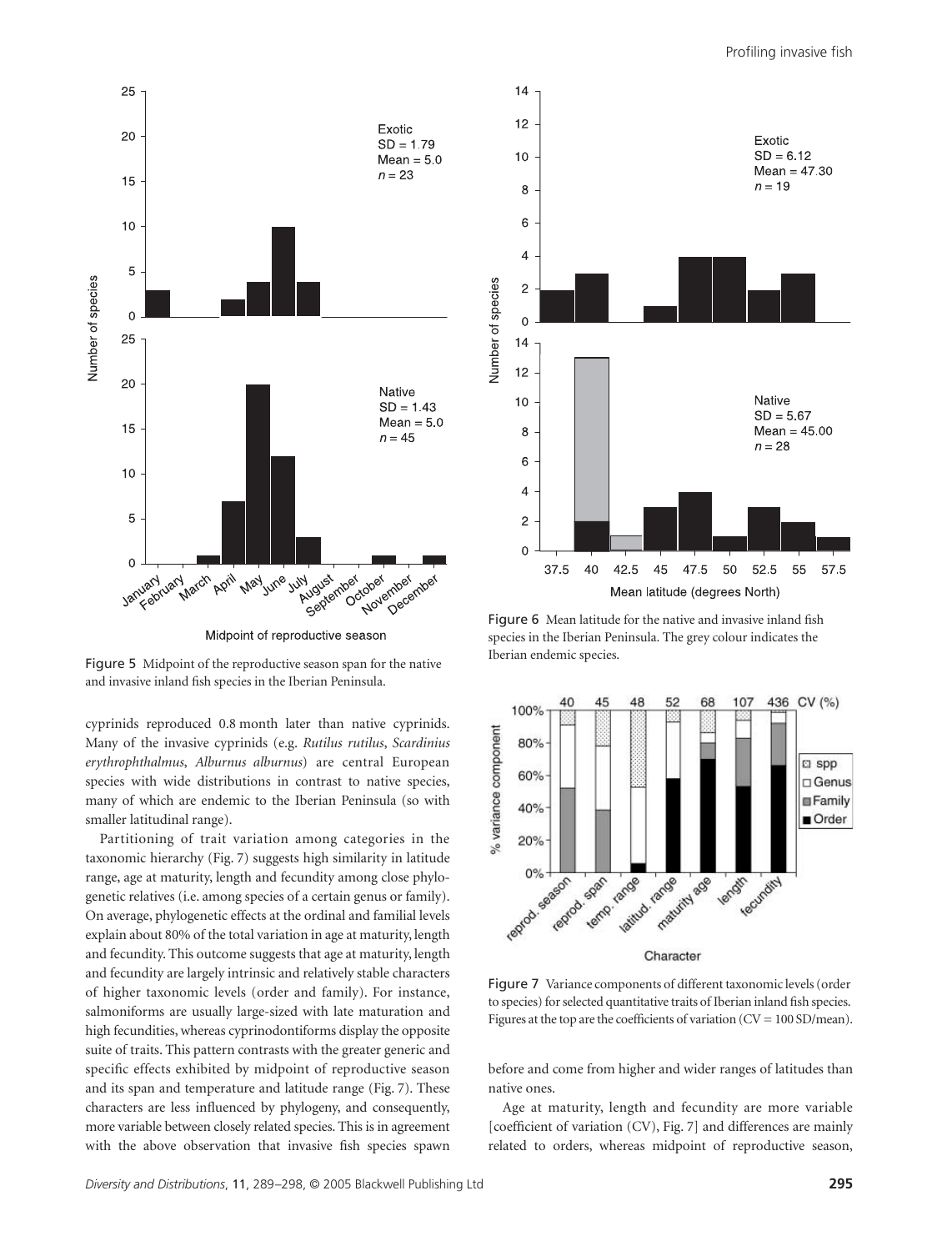reproductive season span, and temperature and latitude range are less variable (Fig. 7) and differences are mainly attributable to genus and species. CV was significantly related to the percentage of variation explained at the ordinal level (Spearman's  $r_s = 0.81$ ,  $N = 7$ ,  $P = 0.027$ ), so characters more variable have more phylogenetic inertia (Blomberg & Garland, 2002).

### **DISCUSSION**

## **Differences between native and invasive fish species: the importance of phylogeny**

The number of species by taxonomic order and family significantly differed between native and invasive species. In contrast to native fish, invasive species belong to only five taxonomic orders (Cypriniformes, Salmoniformes, Perciformes, Cyprinodontiformes and Siluriformes) but to a wide spectrum of families not native to the Iberian Peninsula (Centrarchidae, Cichlidae, Esocidae, Fundilidae, Ictaluridae, Percidae, Poeciliidae and Siluridae). We also found that salmoniform fish species are significantly overrepresented among invasives in relation to their world richness. The taxonomic distribution of invasive fish species is thus not random, as has been previously found for plants (Py*Í*ek, 1998; Richardson & Rejmánek, 2004) and birds (Lockwood, 1999; Blackburn & Duncan, 2001). As for plants and birds, this seems clearly related to the purposeful introduction of species of human interest. In the Iberian Peninsula, invasive fish species were mainly introduced as game fish or for use in aquaculture or in aquarium. As also pointed out by Lockwood *et al*. (2001), there is a tendency for invaders to come from taxa that are not represented in the native fauna. Invasive species may be more successful if they are ecologically distinct from members of the community that they are invading (Lockwood *et al*., 1993; Moyle & Light, 1996b; Williamson, 1996) because they may be able to exploit a resource untapped by native species, avoiding competition with native species or may be free of predators or parasites (Lockwood *et al*., 2001), although biotic resistance has been suggested to be less important than abiotic factors in determining the success of invasive fish in California streams and estuaries (Moyle & Light, 1996a).

If fish introduced to the Iberian Peninsula has a taxonomic bias, this may affect the comparison of life-history traits between native and invasive species. Without correcting for phylogeny, there were not significant mean differences in any trait between native and invasive species but after controlling for phylogeny, midpoint of reproductive season, mean latitude and latitude range became significantly different between native and invasive species. In general, trait differences vanish after accounting for phylogenetic effects, indicating that the differences between groups were caused at least in part by phylogeny (Jordano, 1995). But in some cases, nonsignificant differences may turn significant (Villar *et al*., 1998; Duncan *et al*., 2001) as was also observed in our study, indicating that phylogenetic correction is thus necessary to partial out strong taxonomic effects and allow more powerful comparisons between native and invasive species within orders or families. Because many fish life-history traits are highly dependent on phylogeny (Vila-Gispert *et al*., 2002), phylogenetic methods may detect subtle differences within families. Since most Iberian fish species are cyprinids (51%) or salmonids (10%) this seem particularly worthy.

## **Predicting the traits of invasive fish species: variable human interests**

Taxonomy and human use are the main factors differentiating native and invasive fish species in the Iberian Peninsula. It is more difficult to make generalizations about which life-history traits are characteristic of invasive fish species. We found that several life-history traits were not significantly different between native and invasive fish species on average but showed differences in variability (Table 3). Reproductive season span of invasive species is more variable, from species with protracted spawning seasons (e.g. *G. holbrooki*) to those with short spawning seasons (e.g. *R. rutilus*). In contrast, native fish fauna is more variable in latitude range as a result of a mixture of many Iberian endemisms (with small ranges) and some species with wide distributions. PCA also showed that invasive species are more variable in a suite of attributes such as fecundity, longevity, and temperature tolerance. The higher variability of life-history traits among invasive species should be expected from the contrasting human uses of these species that range from small species mainly selected for aquarium purposes such as *P. reticulata* or *G. holbrooki* to large species typically used in aquaculture such as salmoniforms. Human interests in fish introductions are diverse and thus obscure life-history trait characterization of invasive fish species.

After controlling for phylogeny, midpoint of reproductive season, mean latitude and latitude range significantly differed between native and invasive species. Invasive fish species came from higher and wider latitudes. Many researchers have previously noted the importance of latitudinal range to invasiveness (Scott & Panetta, 1993; Ricciardi & Rasmussen, 1998; Duncan *et al*., 1999; Goodwin *et al*., 1999; Duncan *et al*., 2001). Invasive species with a wide distribution are likely to succeed in a new environment because of their wide environmental tolerances (Goodwin *et al*., 1999; Marchetti *et al*., 2004). Wide geographical range could indicate flexible or generalist species that have a high chance of success because they are likely to encounter conditions suitable for establishment (Williamson, 1996).

The difference in reproductive season was only significant after accounting for phylogeny and was depended on family. Introduced cyprinids spawned later than native cyprinids, whereas the opposite was the case for salmonids, of which, the two native species spawn in autumn, whereas the invasive spawn rather in winter or spring. The species-specific timing of salmonid recruitment and its relationship to the local hydrologic regime has been recently suggested as a key factor in explaining the invasive success of salmonids (Fausch *et al*., 2001).

In a previous study, we found that fecundity and age at maturity significantly distinguished native and invasive fish species from Catalan streams (Vila-Gispert *et al*., 2005), in contrast to the present results that did not find such differences even prior to phylogenetic correction. We believe that these contrasting results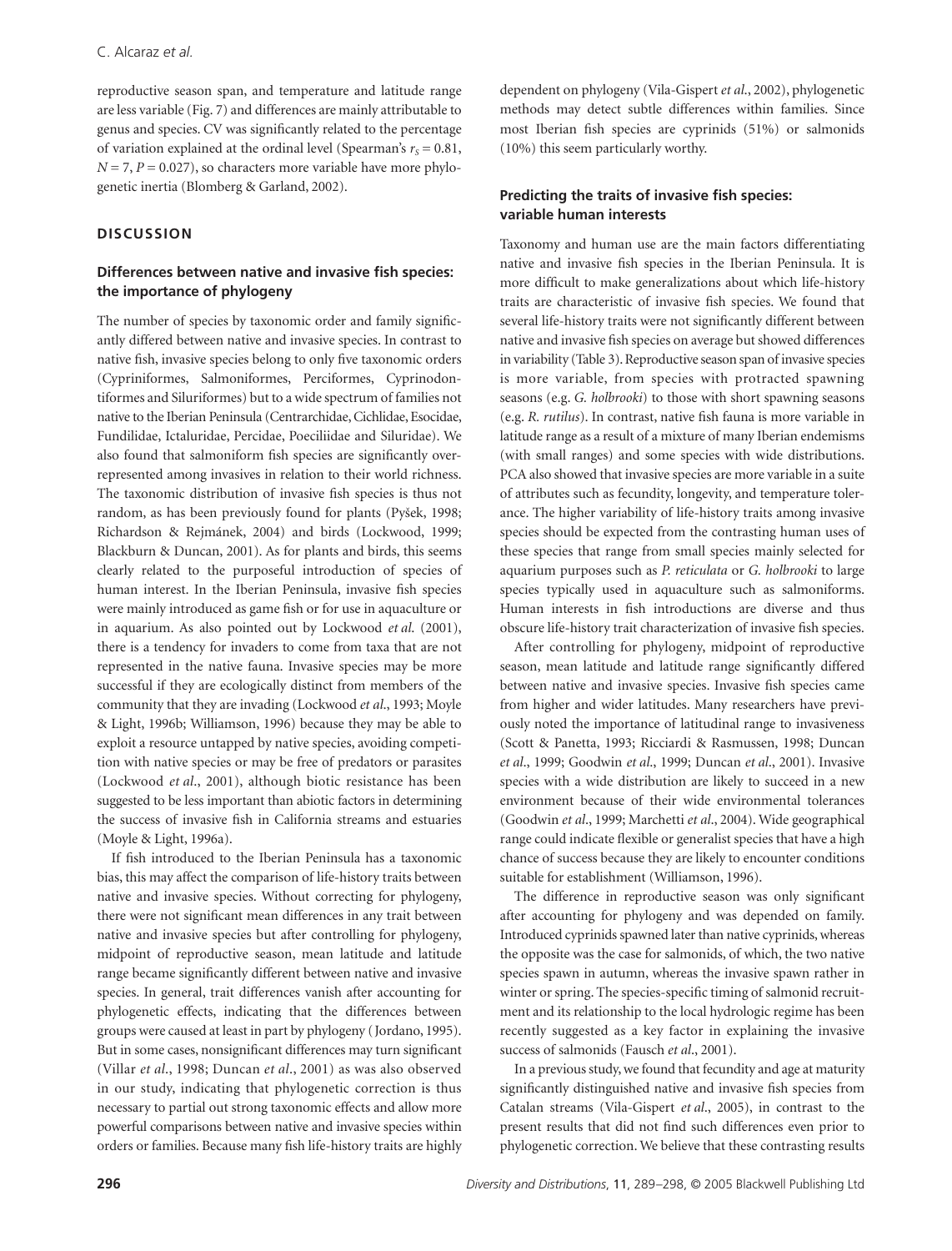are caused by the wider geographical scale of the present study, which implies a larger set of different species.

In conclusion, the identification of life history and ecological traits differential of invasive species features will benefit from the incorporation of phylogenetic methods and an appraisal of variability in addition to central tendency of characters. Studies at different geographical scales may also yield different results and an understanding of the underlying mechanisms.

## **ACKNOWLEDGEMENTS**

We thank Emília P. Martins for assistance in the use of COMPARE and anonymous reviewers for helpful comments on earlier versions of the manuscript. Financial support was provided by the Spanish Ministry of Science and Technology (REN2002- 10059-E and REN2003-00477 to EGB) and the Catalan Ministry of Universities, Research and Information Society (DURSI, Catalan Government Distinction Award for University Research 2004 to EGB). CA held a doctoral fellowship (FPU AP 2002– 0206) from the Spanish Ministry of Education.

## **REFERENCES**

- Benjamini, Y. & Hochberg, Y. (1995) Controlling the false discovery rate — a practical and powerful approach to multiple testing. *Journal of the Royal Statistical Society. Series B, Methodological*, **57**, 289–300.
- Blackburn, T.M. & Duncan, R.P. (2001) Establishment patterns of exotic birds are constrained by non-random patterns in introduction. *Journal of Biogeography*, **28**, 927–939.

Blomberg, S.P. & Garland, T. (2002) Tempo and mode in evolution: phylogenetic inertia, adaptation and comparative methods. *Journal of Evolutionary Biology*, **15**, 899–910.

- Cassey, P., Blackburn, T.M., Russell, G.J., Jones, K.E. & Lockwood, J.L. (2004) Influences on the transport and establishment of exotic bird species: an analysis of the parrots (Psittaciformes) of the world. *Global Change Biology*, **10**, 417– 426.
- Clavero, M. & García-Berthou, E. (2005) Invasive species are a leading cause of animal extinctions. *Trends in Ecology and Evolution*, **20**, 110.
- Colautti, R.I. & MacIsaac, H.J. (2004) A neutral terminology to define 'invasive' species. *Diversity and Distributions*, **10**, 135– 141.

Doadrio, I. (2002) *Atlas y libro rojo de los peces continentales de España*. Ministerio de Medio Ambiente, Madrid.

Doadrio, I. & Perdices, A. (1997) Taxonomic study of the Iberian *Cobitis* (Osteichthyes, Cobitidae) with description of a new species. *Zoological Journal of the Linnean Society*, **119**, 51–67.

Drake, J.A., Mooney, H.A., di Castri, F., Groves, R.H., Kruger, F.J., Rejmánek, M. & Williamson, M. (1989) *Biological invasions. A global perspective*. Wiley, Chichester.

Duncan, R.P., Blackburn, T.M. & Veltman, C.J. (1999) Determinants of geographical range sizes: a test using introduced New Zealand birds. *Journal of Animal Ecology*, **68**, 963–975.

- Duncan, R.P., Bomford, M., Forsyth, D.M. & Conibear, L. (2001) High predictability in introduction outcomes and the geographical range size of introduced Australian birds: a role for climate. *Journal of Animal Ecology*, **70**, 621–632.
- Elvira, B. & Almodóvar, A. (2001) Freshwater fish introductions in Spain: facts and figures at the beginning of the 21st century. *Journal of Fish Biology*, **59**, 323–331.
- Fausch, K.D., Taniguchi, Y., Nakano, S., Grossman, G.D. & Townsend, C.R. (2001) Flood disturbance regimes influence rainbow trout invasion success among five holarctic regions. *Ecological Applications*, **11**, 1438–1455.
- Felsenstein, J. (1985) Phylogenies and the comparative method. *American Naturalist*, **125**, 1–15.
- Fisher, D.O. & Owens, I.P.F. (2004) The comparative method in conservation biology. *Trends in Ecology and Evolution*, **19**, 391–398.
- Forsyth, D.M., Duncan, R.P., Bomford, M. & Moore, G. (2004) Climatic suitability, life-history traits, introduction effort, and the establishment and spread of introduced mammals in Australia. *Conservation Biology*, **18**, 557–569.
- Froese, R. & Pauly, D. (2003) *FishBase: <www.fishbase.org*> [accessed December 2003].
- García, L.V. (2004) Escaping the Bonferroni iron claw in ecological studies. *Oikos*, **105**, 657–663.
- García-Berthou, E. & Moreno-Amich, R. (2000) Introduction of exotic fish into a Mediterranean lake over a 90-year period. *Archiv für Hydrobiologie*, **149**, 271–284.
- Garland, T., Midford, E.P. & Ives, A.R. (1999) An introduction to phylogenetically based statistical methods, with a new method for confidence intervals on ancestral values. *American Zoologist*, **39**, 374–388.
- Goodwin, B.J., McAllister, A.J. & Fahrig, L. (1999) Predicting invasiveness of plant based on biological information. *Conservation Biology*, **13**, 422–426.
- Harvey, P.H. & Pagel, M.D. (1991) *The comparative method in evolutionary biology*. Oxford University Press, Oxford.
- Helfman, G.S. & Collette, B. (1997) *Diversity of fishes*. Blackwell Science, Oxford.
- Jordano, P. (1995) Angiosperm fleshy fruits and seed dispersers: a comparative-analysis of adaptation and constraints in plant– animal interactions. *American Naturalist*, **145**, 163–191.
- Kendall, R.L. (1988) Taxonomic changes in North American trout names. *North American Journal of Fisheries Management*, **8**, 389.
- Kolar, C.S. & Lodge, D.M. (2001) Progress in invasion biology: predicting invaders. *Trends in Ecology and Evolution*, **16**, 199–204.
- Lockwood, J.L. (1999) Using taxonomy to predict success among introduced avifauna: relative importance of transport and establishment. *Conservation Biology*, **13**, 560–567.
- Lockwood, J.L., Moulton, M.P. & Anderson, S.K. (1993) Morphological assortment and the assembly of communities of introduced passeriforms on oceanic islands — Tahiti versus Oahu. *American Naturalist*, **141**, 398–408.
- Lockwood, J.L., Simberloff, D., McKinney, M.L. & von Holle, B. (2001) How many, and which, plants will invade natural areas? *Biological Invasions*, **3**, 1–8.